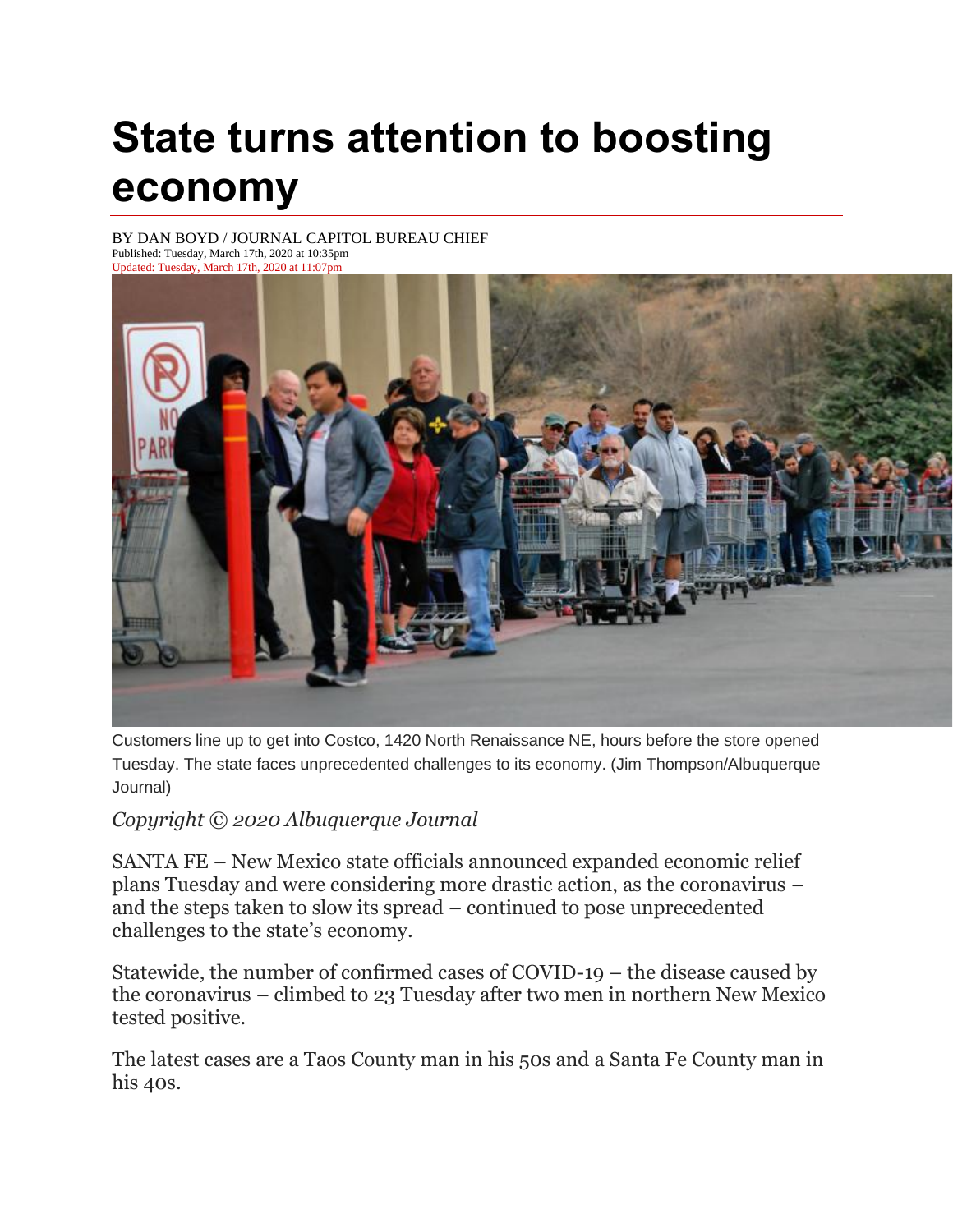With a ban on large public gatherings in place since shortly after New Mexico confirmed its first case last week, many New Mexico businesses and local branches of national chains have announced temporary closures or changes to their normal hours.

In response, the state has put on hold job search requirements for unemployment benefit recipients, launched new business loan programs and is pursuing other possible steps.

"It's going to be affecting everybody, so we need to be doing everything we can as quickly as we can to help those who are affected," state Workforce Solutions Secretary Bill McCamley told the Journal on Tuesday.

McCamley said his agency received about 4,000 phone calls from New Mexicans seeking to file for unemployment benefits, or extend their benefits, on Monday.

That compares with 2,500 or so state residents who had called about jobless benefits on the same day a week earlier, he said.

The expected surge in unemployment could particularly affect New Mexico restaurant and hospitality workers due to a state directive requiring that bars and restaurants operate at no more than 50% of capacity.

It could also eventually put a strain on the state's unemployment reserve fund, although there's about \$465 million in that fund, McCamley said.

Gov. Michelle Lujan Grisham said Tuesday that the state has waived its work search requirement for those receiving unemployment benefits for at least the next four weeks.

That will allow employees at businesses that close temporarily to get jobless benefits while they wait for their places of work to reopen.

"We want to give businesses every opportunity to retain employees during this time of significant economic disruption," Lujan Grisham said in a statement. "These new unemployment insurance guidelines will allow employers to simultaneously reduce payroll expenses, avoid permanent layoffs, and ensure employees continue receiving income."

In addition, the Department of Workforce Solutions has asked President Donald Trump's administration to activate a "disaster unemployment assistance program" that would allow New Mexico's estimated 62,000 self-employed residents to access jobless benefits.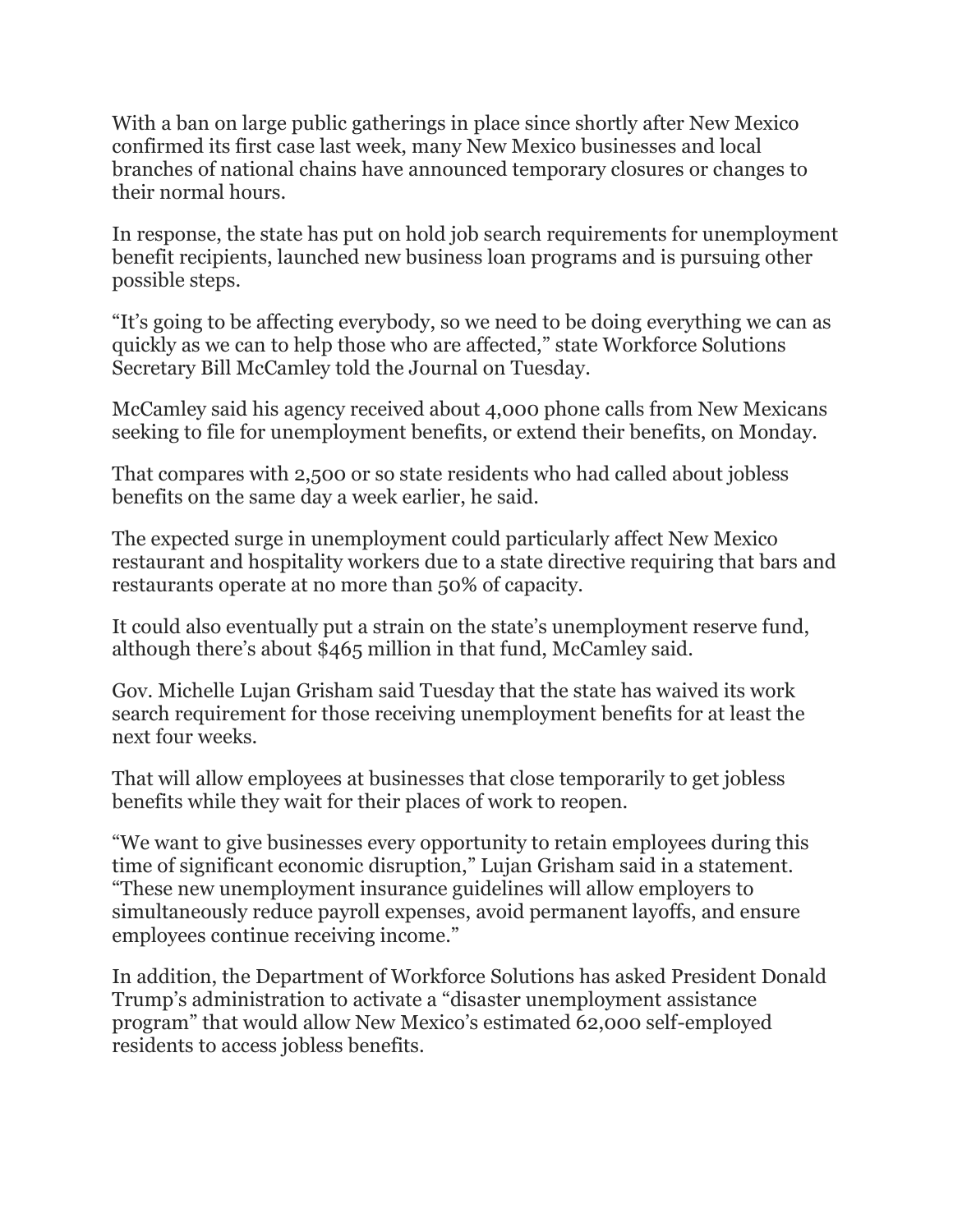Self-employed workers affected by the coronavirus pandemic could include food truck vendors, massage therapists and musicians at the Santa Fe Opera, McCamley said.

He also said the agency was looking at ways to help immigrant workers who are laid off, because such workers are typically not eligible for unemployment.

"We want to make sure we're doing everything we can to make sure our available tools can be utilized," McCamley told the Journal. "We're really looking at all our options right now."

He urged those seeking jobless benefits to use the agency's online system to avoid overloading a state unemployment telephone hotline.

## **Business fears**

Steps taken to date have not assuaged all fears, however.

The New Mexico Business Coalition expressed concern Tuesday that employers could face rising unemployment taxes, which they pay into the state's fund based on a complex formula, due to the expected spike in jobless benefit claims.

Carla Sonntag, the business coalition's president, called on Lujan Grisham's administration to protect businesses, just as it's doing for employees.

"The same 'hold harmless' emergency protection and waiver of normal rules needs to be extended to employers who could otherwise be hit with enormous unemployment tax increases for the next three years," Sonntag said in a statement.

In response, McCamley said he would discuss the issue with business leaders, but he added that the state's current focus is on affected workers.

In part, that's because new jobless tax rates for employers are not scheduled to take effect until 2021, he said.

Meanwhile, New Mexico's congressional delegation on Tuesday called on banks to temporarily suspend the enforcement of foreclosures and evictions.

"When so many New Mexico families are already frightened about how they will be able to stay healthy and make ends meet, the last thing they should have to worry about is whether they can keep a roof over their heads," the members of the all-Democratic delegation said in a statement.

But they also commended New Mexico utility companies and electric co-ops for temporarily halting nonpayment disconnects and late fees.